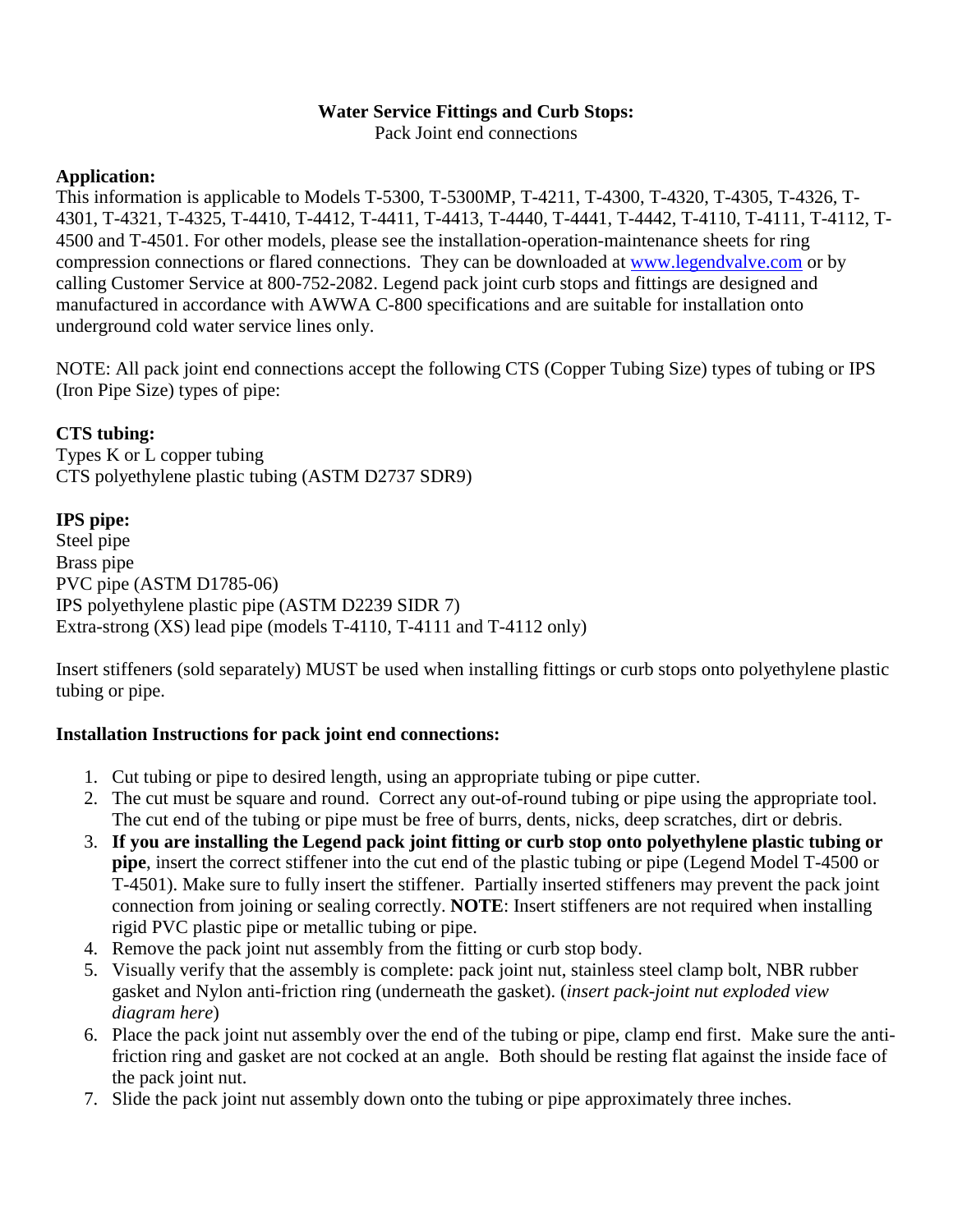- 8. Place the curb stop's or fitting's body section onto the tubing or pipe end. Some fittings will have a tubing or pipe stop machined internally, others will not (e.g. all union fittings). Completely insert the tubing or pipe. When installing the union, insert the tubing or pipe only as far as the half-way point of the union's body, to allow enough insertion depth for the other tubing or pipe end.
- 9. Slide the pack joint nut toward the curb stop's or fitting's body and engage the nut onto the body by turning clockwise by hand.

| <b>PACK JOINT NUT TORQUE (FT/Ib)</b> |      |      |       |                 |    |     |
|--------------------------------------|------|------|-------|-----------------|----|-----|
| Pack joint nut size:                 | 1/2" | 3/4" | $4$ H | 1-1/4"   1-1/2" |    | ייר |
| Minimum torque:                      | 25   | 30   | 35    | 40              | 45 | 50  |
| Maximum torque:                      | 40   | 45   | 50    | 55              | 60 | 65  |

10. Tighten the nut to the specified torque (see pack joint nut torque chart below).

**CAUTION!** Make sure the wrenches fit tightly. Loose-fitting wrenches can cause injury or damage the curb stop or fitting.

11. Using a ratchet and the correct socket, tighten the pack joint clamp bolt to the specified torque (see pack joint clamp bolt torque chart below). **NOTE:** all ½" through 1-1/4" pack joint nuts are equipped with a 3/8" hex head bolt and all 1-1/2"and 2" pack joint nuts are equipped with a ½" hex head bolt. While all of the hexagonal bolt heads are slotted, a ratchet and socket are preferred over a flat-blade screwdriver, since a torque wrench can be used with a socket to more accurately determine torque.

| PACK JOINT CLAMP BOLT TORQUE (IN/Ib)                                                                                                |      |      |            |                                                                                |            |      |
|-------------------------------------------------------------------------------------------------------------------------------------|------|------|------------|--------------------------------------------------------------------------------|------------|------|
| Pack joint nut size:                                                                                                                | 1/2" | 3/4" | <b>4 H</b> | $1 - 1/4"$                                                                     | $1 - 1/2"$ | ייר  |
| Clamp bolt size:                                                                                                                    | 3/8" | 3/8" | 3/8"       | 3/8"                                                                           | 1/2"       | 1/2" |
| Torque range for installation onto soft copper or PE plastic: 65 to 75   75 to 85   85 to 95   115 to 135   155 to 175   195 to 215 |      |      |            |                                                                                |            |      |
| Torque range for installation onto hard copper or pipe:                                                                             |      |      |            | <sup>1</sup> 65 to 75   75 to 85   60 to 75   75 to 90   155 to 175 195 to 215 |            |      |

NOTE: If you are installing models T-5300, T-5300MP, T-4301, T-4321, T-4325, T-4411, T-4413, T-4441, T-4442 or T-4112, please see the ADDITIONAL RECOMMENDATIONS AND WARNINGS section below. If you are installing other Legend pack joint models, proceed to the installation instructions for NPT pipe thread connections shown below:

# **Installation instructions for male and female NPT (pipe) thread connections:**

All pipe thread connections should be made in accordance with standard industry practice, which involves engagement length verses a specific torque rating, as stated in ANSI / ASME B1.20.1:

- 1. Inspect all male and female tapered pipe threads for damage. DO NOT attempt to assemble damaged threads. Using a stiff wire brush, remove all dirt or debris from the thread surfaces.
- 2. Apply thread sealing compound or Teflon tape to the male pipe threads. Apply the tape by wrapping the male threads in a clockwise direction.
- 3. Carefully engage and tighten the threads by hand.
- 4. Using the appropriate wrench, tighten an additional 1-1/2 to 2 revolutions.